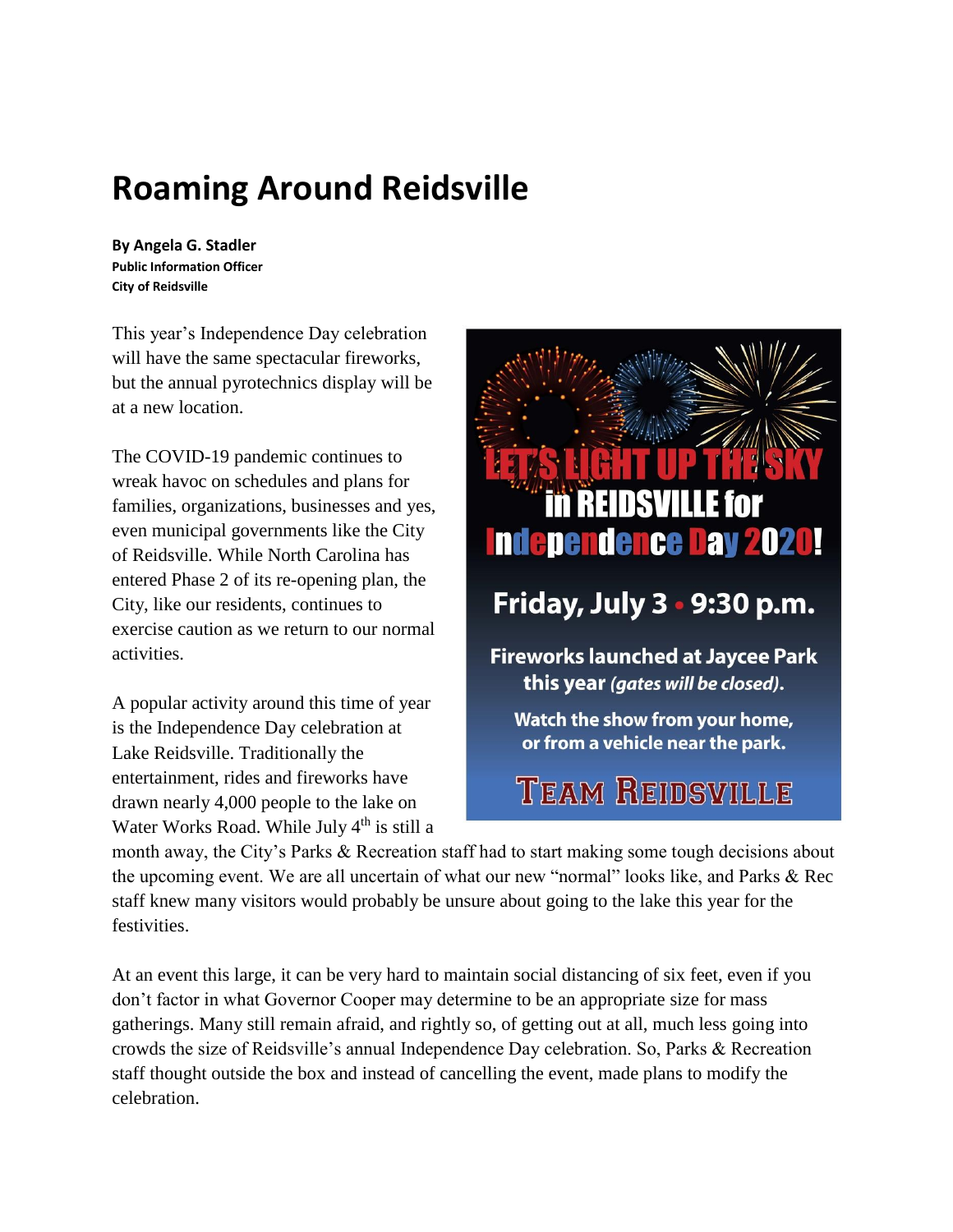This year the Independence Day festivities will be a fireworks-only event coming to Reidsville residents from Jaycee Ballpark on Friday, July 3, 2020.

"Even though it was a tough decision, we decided out of an abundance of caution, both for public safety and fiscal responsibility, to change this year's celebration," said Haywood Cloud Jr., the City's Assistant City Manager of Community Services. "Planning such a large event involves the commitment of City funds and the management of thousands of people. COVID-19 has made such decisions even harder than those made in the past, especially in light of the Governor's Executive Order on mass gatherings."

But Parks & Recreation staff wanted to give our residents something to celebrate after months of isolation and solitary confinement for many.

"In an effort to have some sort of celebration for our residents, we worked with the Reidsville Fire Department and created a safe plan to still have the fireworks display in a location that will allow our citizens to view the lights display from home or public locations," Cloud said. "We felt like Jaycee Ballpark was a good central location in the City that is spacious, safe and will allow for the fireworks to be visible from many places in Reidsville."

Assistant Reidsville Fire Chief J.E. Harris said Jaycee Ballpark appeared to be the best option when Parks & Rec staff asked them to help come up with an alternative location to the lake. He noted that depending on the fireworks shell size, different safety buffers are needed when launching the pyrotechnics.

"We needed to maintain a 500-foot radius from the launch site for safety reasons," Assistant Fire Chief Harris explained. "The only feasible location I could think of was the parking area of Jaycee Ballpark where we could control the safety area, still stay on City property for liability reasons and yet still be visible for our residents and visitors."

Jaycee Ballpark itself will **NOT** be open to visitors. Residents will be able to watch the fireworks from the safety of their cars within a large area of the City. They can go to a nearby public location, sit in lawn chairs and take in the show, which will start around 9:30 a.m. on Friday, July 3.

Yes, some will miss the annual games and rides. Some will miss the musical entertainment. Some will miss the comradery found at the event of Lake Reidsville. Yet the beautiful fireworks display will bring out our patriotism and our love for country like it always does. It will remind us of what makes America great and why we wouldn't want to live anywhere else. And,